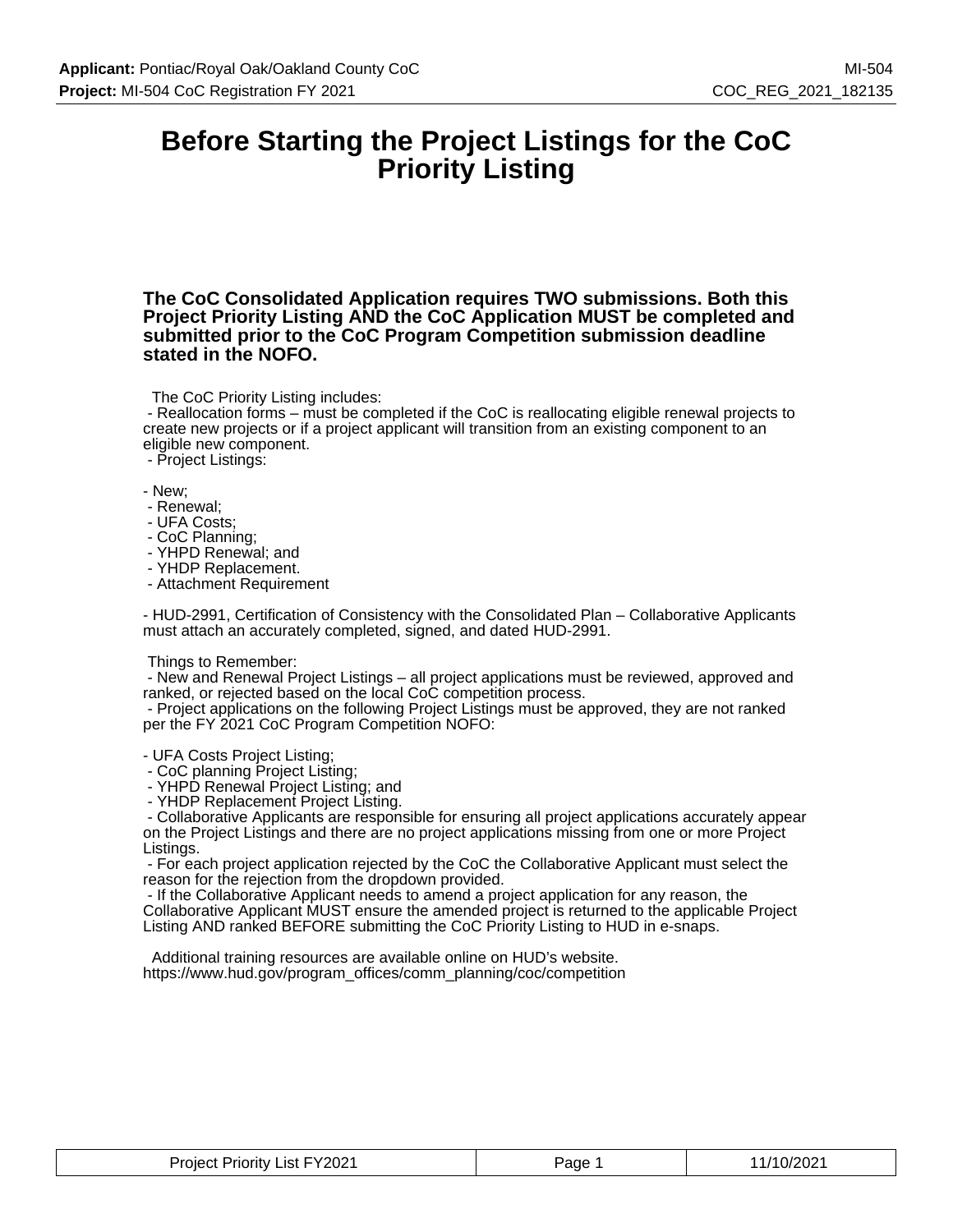### **1A. Continuum of Care (CoC) Identification**

#### **Instructions:**

For guidance on completing this form, please reference the FY 2021 CoC Priority Listing Detailed Instructions and FY 2021 CoC Priority Listing Navigational Guide on HUD's website. https://www.hud.gov/program\_offices/comm\_planning/coc/competition.

**Collaborative Applicant Name:** Alliance for Housing Oakland County Continuum of Care

| <b>Project Priority List FY2021</b> | Page 2 | 11/10/2021 |
|-------------------------------------|--------|------------|
|-------------------------------------|--------|------------|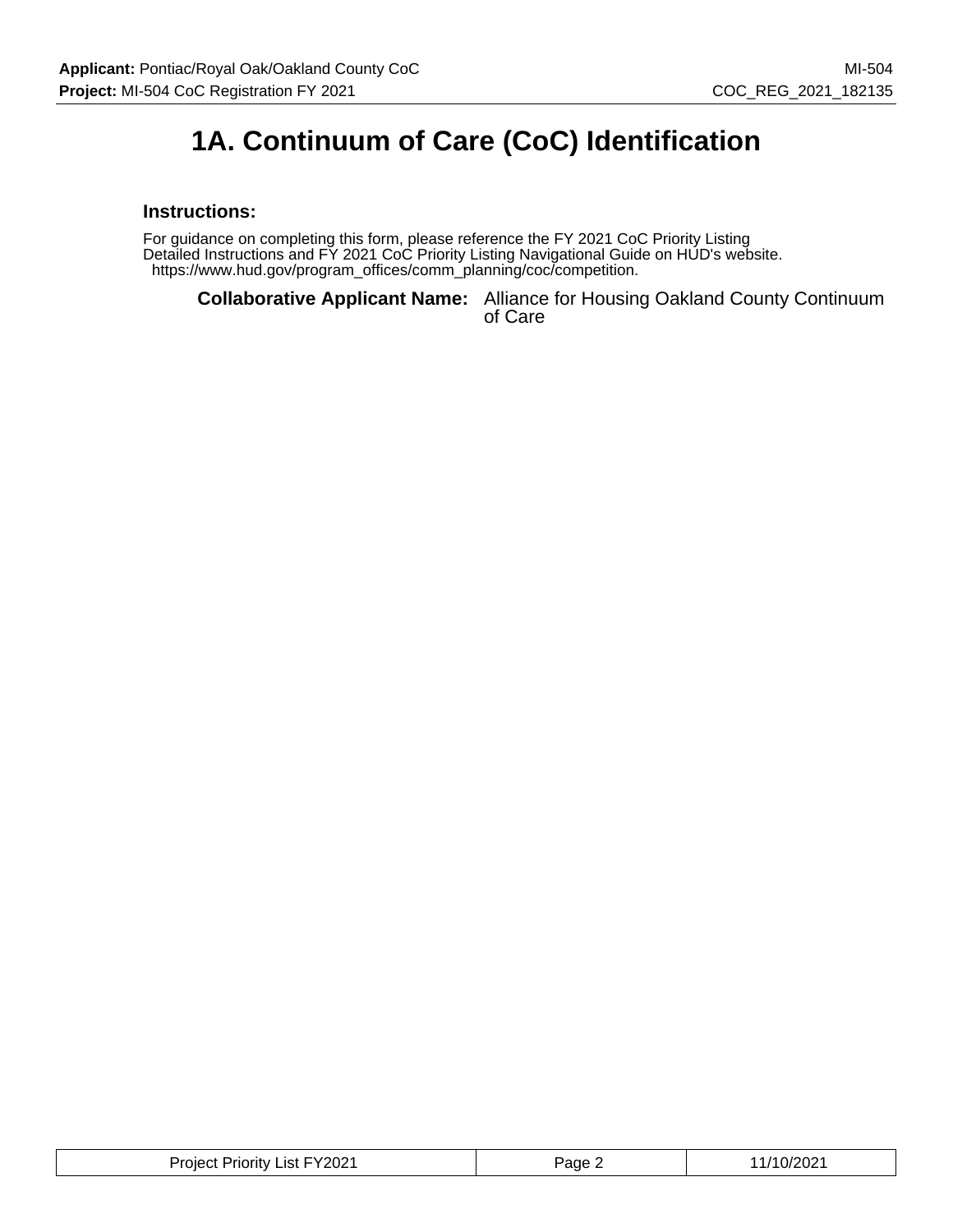# **2. Reallocation**

#### **Instructions:**

For guidance on completing this form, please reference the FY 2021 CoC Priority Listing Detailed Instructions and FY 2021 CoC Priority Listing Navigational Guide on HUD's website. https://www.hud.gov/program\_offices/comm\_planning/coc/competition.

**2-1. Is the CoC reallocating funds from one or** No **more eligible renewal grant(s) that will expire in calendar year 2022 into one or more new projects?**

| . FY2021<br>_ıst<br>Priority.<br>Proiect | Paαe | 0/202<br> |
|------------------------------------------|------|-----------|
|------------------------------------------|------|-----------|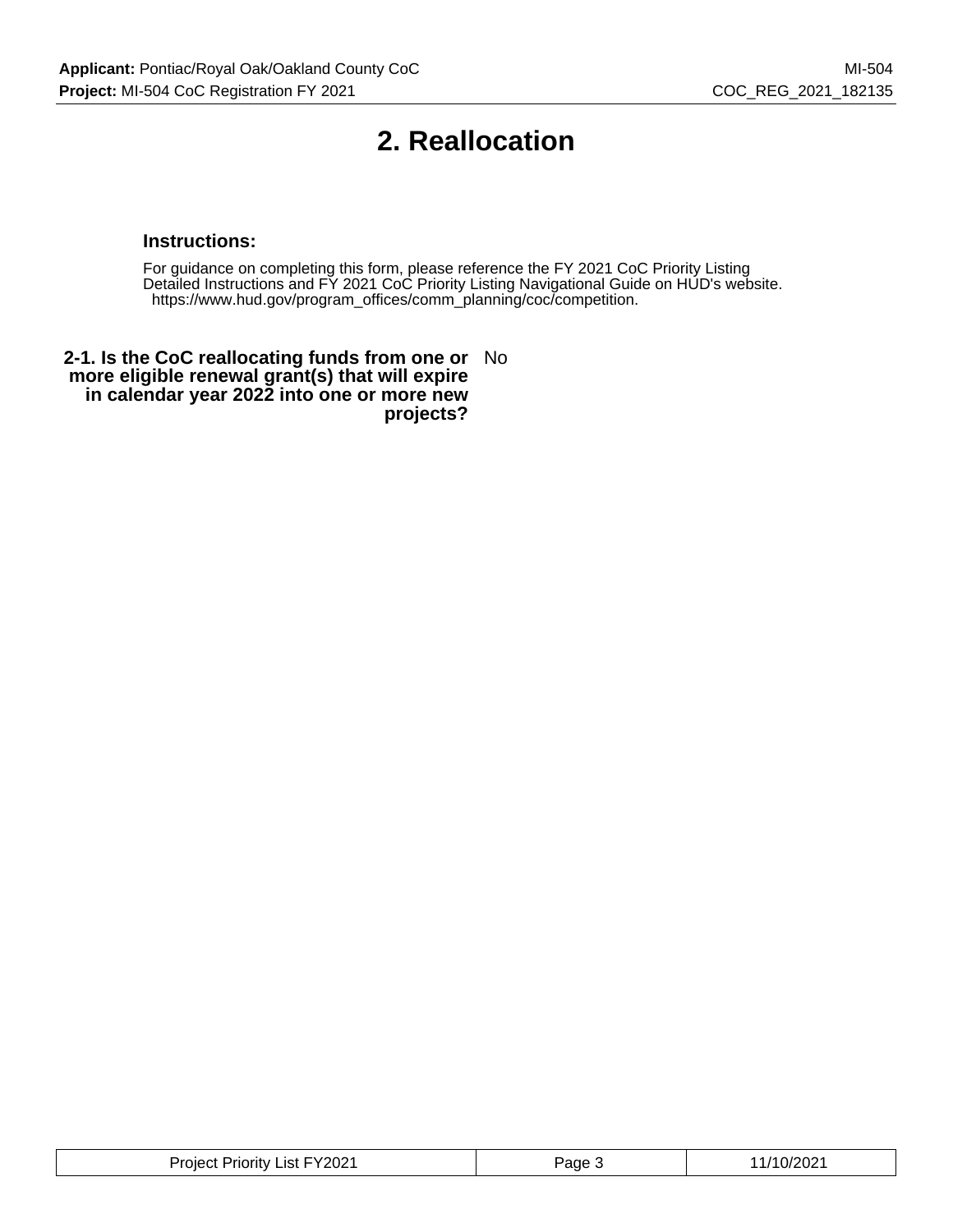## **Continuum of Care (CoC) New Project Listing**

#### **Instructions:**

Prior to starting the New Project Listing, review the CoC Priority Listing Detailed Instructions and CoC Priority Listing Navigational Guide available on HUD's website.

 To upload all new project applications submitted to this Project Listing, click the "Update List" button. This process may take a few minutes based upon the number of new projects submitted by project applicant(s) to your CoC in the e-snaps system. You may update each of the Project Listings simultaneously. To review a project on the New Project Listing, click on the magnifying glass next to each project to view project details. To view the actual project application, click on the orange folder. If you identify errors in the project application(s), you can send the application back to the project applicant to make the necessary changes by clicking the amend icon. It is your sole responsibility for ensuring all amended projects are resubmitted, approved and ranked or rejected on this project listing BEFORE submitting the CoC Priority Listing in e-snaps. https://www.hud.gov/program\_offices/comm\_planning/coc/competition.

| Project<br><b>Name</b>            | <b>Date</b><br><b>Submitte</b><br>d | Comp<br><b>Type</b>             | Applican<br>t Name      | <b>Budget</b><br><b>Amount</b> | Grant<br>Term | Rank            | <b>PH/Reall</b><br>OC     | <b>PSH/RR</b><br>н | <b>Expansi</b><br><b>on</b> |
|-----------------------------------|-------------------------------------|---------------------------------|-------------------------|--------------------------------|---------------|-----------------|---------------------------|--------------------|-----------------------------|
| FY 2021<br>DV RRH<br><b>Bonus</b> | $2021 - 10 -$<br>21<br>16:43        | Joint TH<br>& PH-<br><b>RRH</b> | South<br>Oakland<br>She | \$342,107                      | 1 Year        | E21             | PH<br><b>Bonus</b>        |                    | Yes                         |
| FY 2021<br>SSO-CE<br>DV.          | $2021 - 10 -$<br>22<br>10:22        | SSO                             | South<br>Oakland<br>She | \$175,403                      | 1 Year        | 20              | <b>PH</b><br><b>Bonus</b> |                    |                             |
| RRH-DV                            | $2021 - 10 -$<br>22<br>16:55        | Joint TH<br>& PH-<br><b>RRH</b> | Training<br>and<br>Trea | \$290,456                      | 1 Year        | D <sub>19</sub> | <b>DV</b><br><b>Bonus</b> |                    |                             |
| Alliance<br>for<br>Hous           | $2021 - 11 -$<br>04<br>10:31        | SSO                             | Alliance<br>for<br>Hous | \$323,083                      | 1 Year        | 18              | <b>PH</b><br><b>Bonus</b> |                    |                             |

| Project Priority List FY2021 | Page 4 | 11/10/2021 |
|------------------------------|--------|------------|
|------------------------------|--------|------------|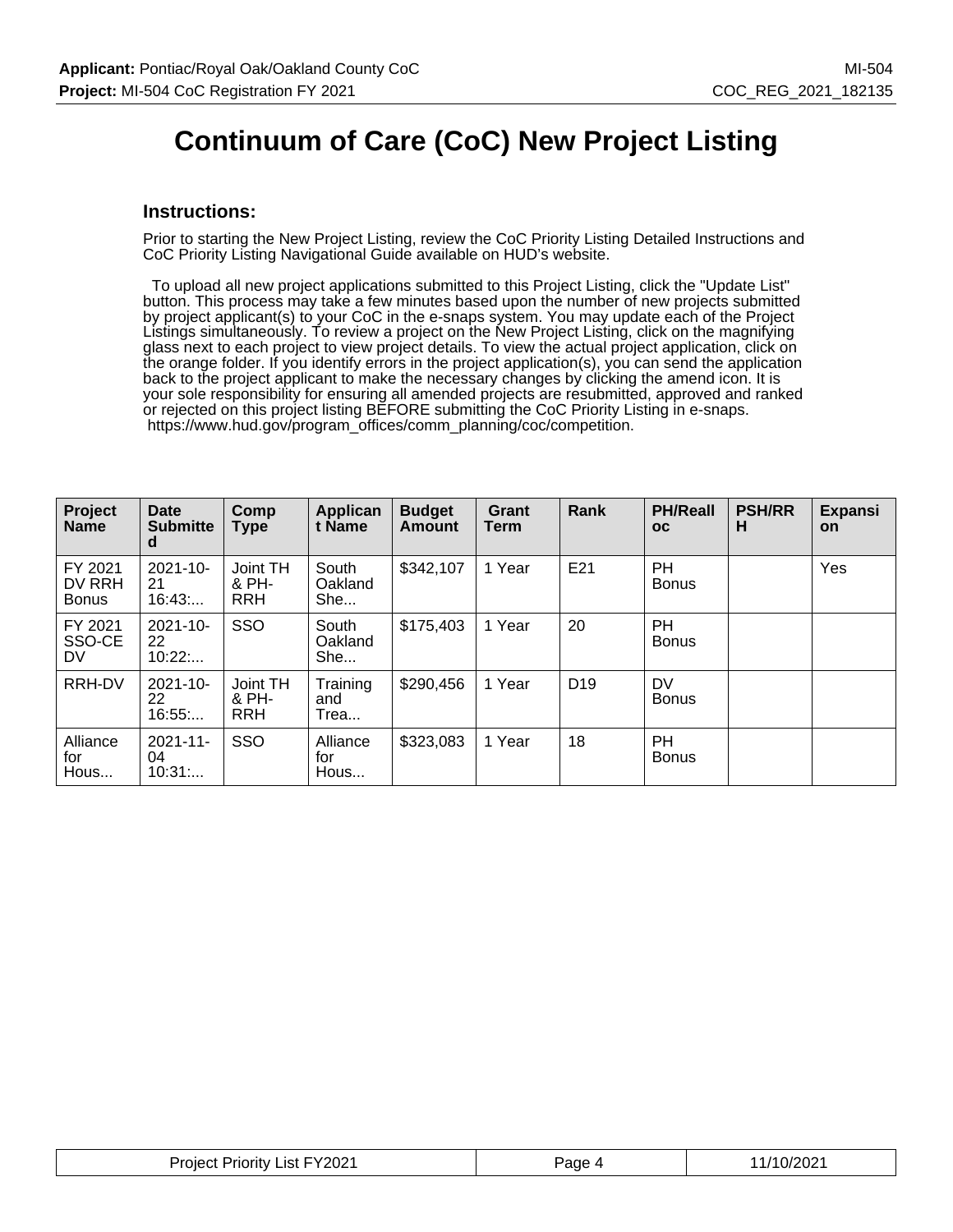# **Continuum of Care (CoC) Renewal Project Listing**

#### **Instructions:**

Prior to starting the Renewal Project Listing, review the CoC Priority Listing Detailed Instructions and CoC Priority Listing Navigational Guide available on HUD's website.

 To upload all renewal project applications submitted to this Project Listing, click the ""Update List"" button. This process may take a few minutes based upon the number of renewal projects submitted by project applicant(s) to your CoC in the e-snaps system. You may update each of the Project Listings simultaneously. To review a project on the Renewal Project Listing, click on the magnifying glass next to each project to view project details. To view the actual project application, click on the orange folder. If you identify errors in the project application(s), you can send the application back to the project applicant to make necessary changes by clicking the amend icon. It is your sole responsibility for ensuring all amended projects are resubmitted, approved and ranked or rejected on this project listing BEFORE submitting the CoC Priority Listing in e-snaps.

https://www.hud.gov/program\_offices/comm\_planning/coc/competition.

| The Collaborative Applicant certifies that<br>there is a demonstrated<br>need for all renewal permanent supportive<br>housing and rapid<br>re-housing projects listed on the Renewal<br><b>Project Listing.</b>                                                 | X |
|-----------------------------------------------------------------------------------------------------------------------------------------------------------------------------------------------------------------------------------------------------------------|---|
| The Collaborative Applicant certifies all<br>renewal permanent supportive housing and<br>rapid rehousing projects listed on the<br><b>Renewal Project Listing comply with program</b><br>requirements and appropriate standards of<br>quality and habitability. | X |

**The Collaborative Applicant does not have any renewal permanent supportive housing or rapid re-housing renewal projects.**

| Project<br><b>Name</b>         | <b>Date</b><br><b>Submitt</b><br>ed | Grant<br>Term | Applica<br>nt Name       | <b>Budget</b><br>Amount | Rank | <b>PSH/RR</b><br>н | Comp<br><b>Type</b> | <b>Consoli</b><br>dation<br><b>Type</b> | <b>Expansion</b><br><b>Type</b> |
|--------------------------------|-------------------------------------|---------------|--------------------------|-------------------------|------|--------------------|---------------------|-----------------------------------------|---------------------------------|
| <b>PSH</b><br>Oakland<br>Count | $2021 - 10 -$<br>13<br>14:31        | 1 Year        | Michigan<br>Departm<br>e | \$800,259               | 15   | <b>PSH</b>         | PH                  |                                         |                                 |
| Graduate<br>Apartme.<br>       | $2021 - 10 -$<br>13<br>11:18        | 1 Year        | Common<br>Ground         | \$242,752               | 13   |                    | <b>TH</b>           |                                         |                                 |
| <b>OCHMIS</b><br><b>FY21</b>   | $2021 - 10 -$<br>20<br>17:18        | 1 Year        | Alliance<br>for<br>Hous  | \$92,825                | 1    |                    | <b>HMIS</b>         |                                         |                                 |

| Project Priority List FY2021 | Page 5 | 11/10/2021 |
|------------------------------|--------|------------|
|------------------------------|--------|------------|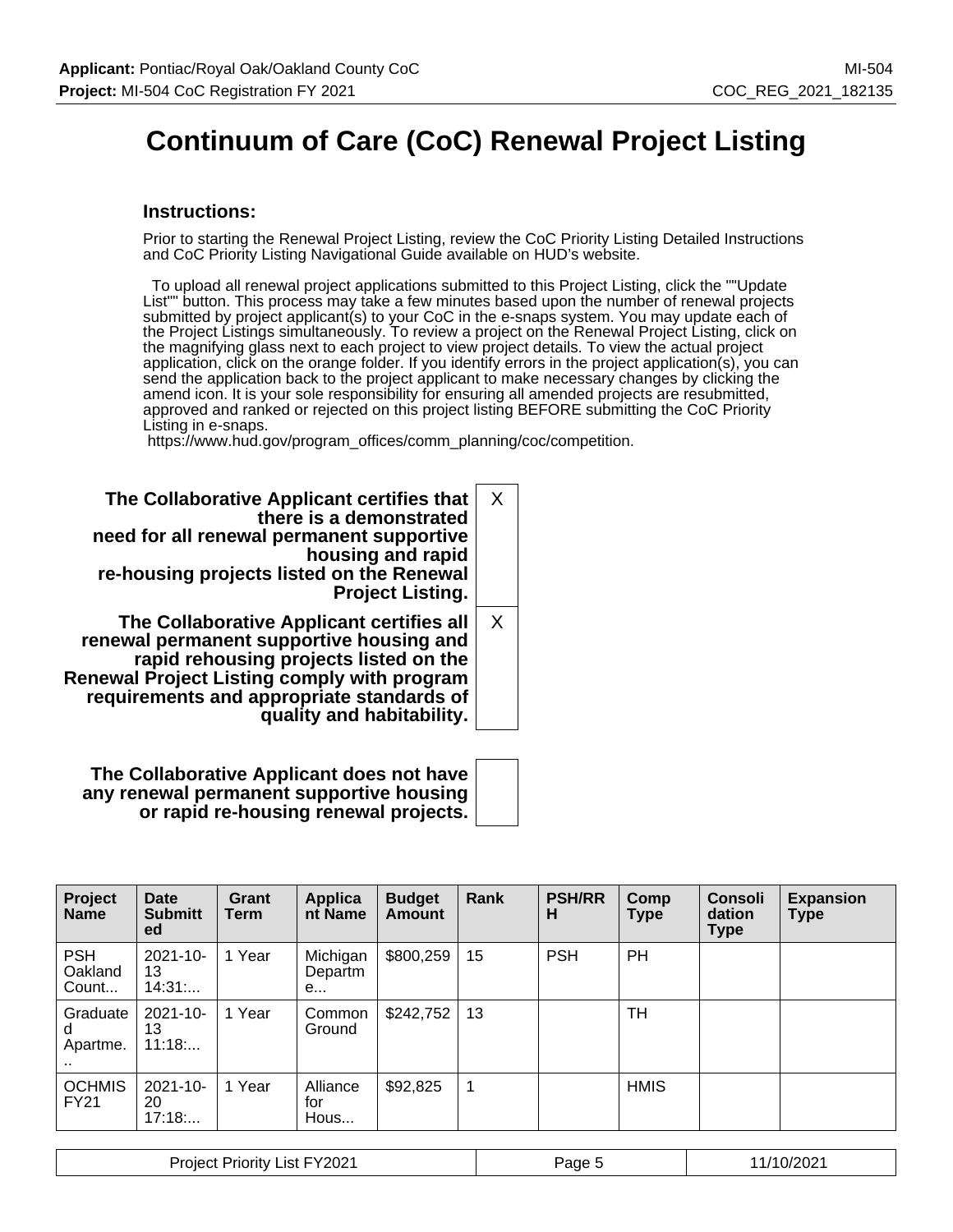| Housing<br>Leasing<br>A                           | 2021-10-<br>20<br>17:43       | 1 Year | Training<br>and<br>Trea                           | \$621,041       | $\overline{5}$ | <b>PSH</b> | PH        |  |
|---------------------------------------------------|-------------------------------|--------|---------------------------------------------------|-----------------|----------------|------------|-----------|--|
| FY 2021<br>LH Teen<br>(                           | 2021-10-<br>22<br>10:07       | 1 Year | South<br>Oakland<br>She                           | \$144,243       | 16             |            | <b>TH</b> |  |
| FY 2021<br>LH Apt &<br>$\cdots$                   | $2021 - 10 -$<br>22<br>10:13  | 1 Year | South<br>Oakland<br>She                           | \$238,428       | 14             |            | <b>TH</b> |  |
| FY 2021<br>Chronic<br>L                           | 2021-10-<br>21<br>17:47       | 1 Year | South<br>Oakland<br>She                           | \$408,057       | 17             | <b>PSH</b> | PH        |  |
| FY 2021<br>Chronic<br>L                           | 2021-10-<br>21<br>17:56:      | 1 Year | South<br>Oakland<br>She                           | \$200,995       | 9              | <b>PSH</b> | PH        |  |
| FY 2021<br>LH RRH<br>(M                           | 2021-10-<br>22<br>13:57       | 1 Year | South<br>Oakland<br>She                           | \$153,021       | 12             | <b>RRH</b> | <b>PH</b> |  |
| Oakland<br>Rapid<br>Re -                          | 2021-10-<br>25<br>15:56:      | 1 Year | Commun<br>ity<br>Housing.                         | \$92,185        | 6              | <b>RRH</b> | PH        |  |
| ORapid<br>Re-<br>Housing.<br>$\ddot{\phantom{1}}$ | 2021-10-<br>25<br>15:54       | 1 Year | Commun<br>ity<br>Housing.                         | \$553,955       | 10             | <b>RRH</b> | <b>PH</b> |  |
| OChroni<br>cally<br>Home                          | 2021-10-<br>25<br>15:47       | 1 Year | Commun<br>ity<br>Housing.                         | \$315,739       | $\overline{4}$ | <b>PSH</b> | PH        |  |
| FY 2021<br>LH PSH<br>(M                           | 2021-10-<br>25<br>15:41       | 1 Year | South<br>Oakland<br>She                           | \$121,309       | 3              | <b>PSH</b> | PH        |  |
| OChroni<br>cally<br>Home                          | $2021 - 10 -$<br>25<br>15:49: | 1 Year | Commun<br>ity<br>Housing.<br>$\ddot{\phantom{1}}$ | \$323,013       | 8              | <b>PSH</b> | PH        |  |
| OLeasin<br>Ässistan.<br>$\ddot{\phantom{1}}$      | 2021-10-<br>25<br>15:52:      | 1 Year | Commun<br>ity<br>Housing.<br>$\ddot{\phantom{a}}$ | \$1,111,5<br>99 | 11             | <b>PSH</b> | PH        |  |
| OLeasin<br>g<br>Ässistan.                         | 2021-10-<br>25<br>15:53       | 1 Year | Commun<br>ity<br>Housing.<br>$\ddot{\phantom{1}}$ | \$920,661       | $\overline{2}$ | <b>PSH</b> | PH        |  |
| OChroni<br>cally<br>Home                          | 2021-10-<br>25<br>15:50       | 1 Year | Commun<br>ity<br>Housing.                         | $$121,568$ 7    |                | <b>PSH</b> | PH        |  |

| <b>Project Priority List FY2021</b> | Page F | /10/2021 |
|-------------------------------------|--------|----------|
|-------------------------------------|--------|----------|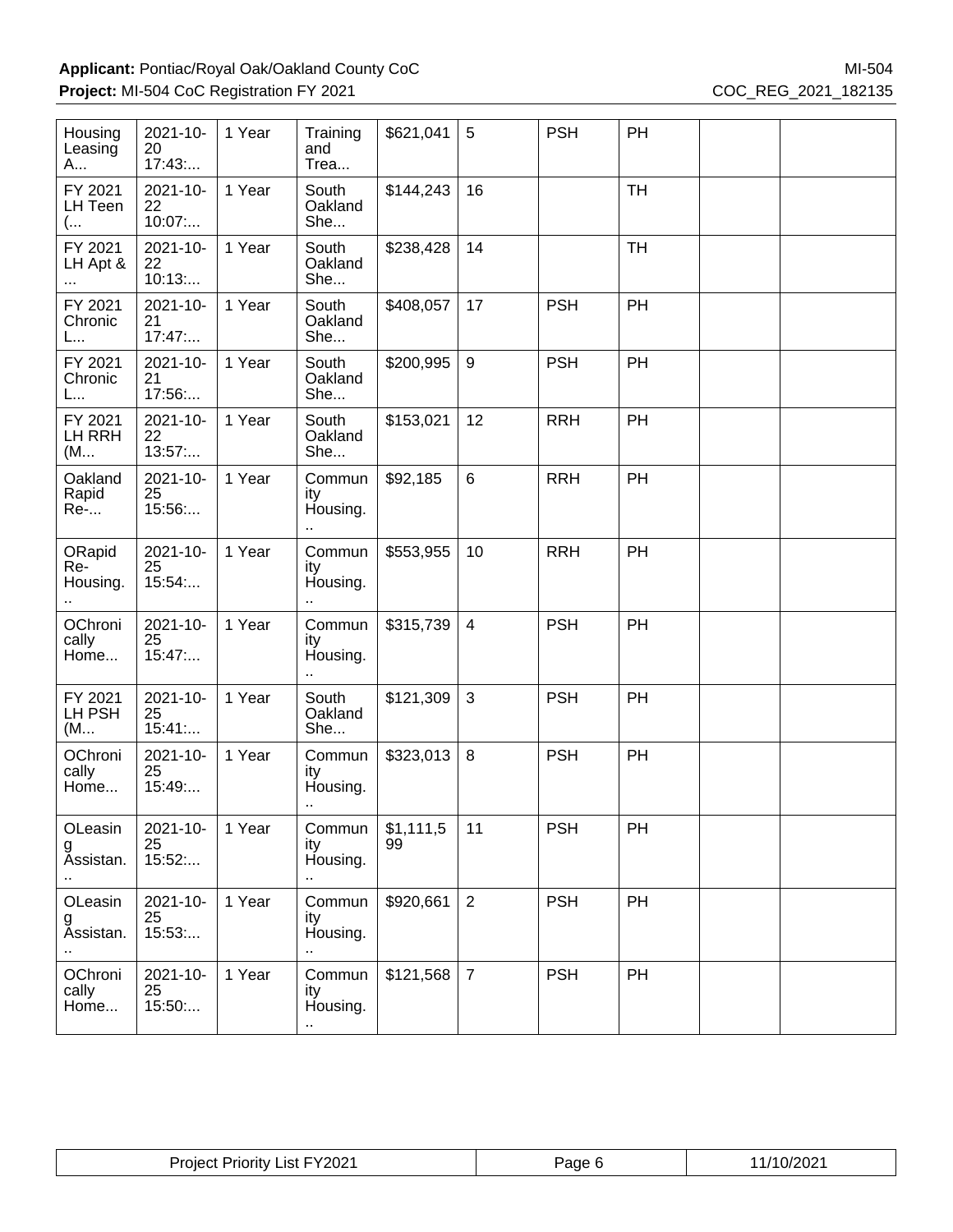# **Continuum of Care (CoC) Planning Project Listing**

#### **Instructions:**

Prior to starting the CoC Planning Project Listing, review the CoC Priority Listing Detailed Instructions and CoC Priority Listing Navigational Guide available on HUD's website.

 To upload the CoC planning project application submitted to this Project Listing, click the ""Update List"" button. This process may take a few minutes while the project is located in the esnaps system. You may update each of the Project Listings simultaneously. To review the CoC Planning Project Listing, click on the magnifying glass next to view the project details. To view the actual project application, click on the orange folder. If you identify errors in the project application, you can send the application back to the project applicant to make necessary changes by clicking the amend icon. It is your sole responsibility for ensuring all amended projects are resubmitted, approved and ranked or rejected on this project listing BEFORE submitting the CoC Priority Listing in e-snaps.

 Only one CoC planning project application can be submitted and only by the Collaborative Applicant designated by the CoC which must match the Collaborative Applicant information on the CoC Applicant Profile.

https://www.hud.gov/program\_offices/comm\_planning/coc/competition.

| <b>Project Name</b>  | <b>Date Submitted</b> | <b>Grant Term</b> | <b>Applicant Name</b> | <b>Budget Amount</b> | Accepted? |
|----------------------|-----------------------|-------------------|-----------------------|----------------------|-----------|
| CoC Planning<br>Proj | 2021-11-10<br>14:08:  | Year              | Alliance for<br>Hous  | \$193,850            | Yes       |

| <b>Project Priority List FY2021</b> | Page | 1/10/2021 |
|-------------------------------------|------|-----------|
|-------------------------------------|------|-----------|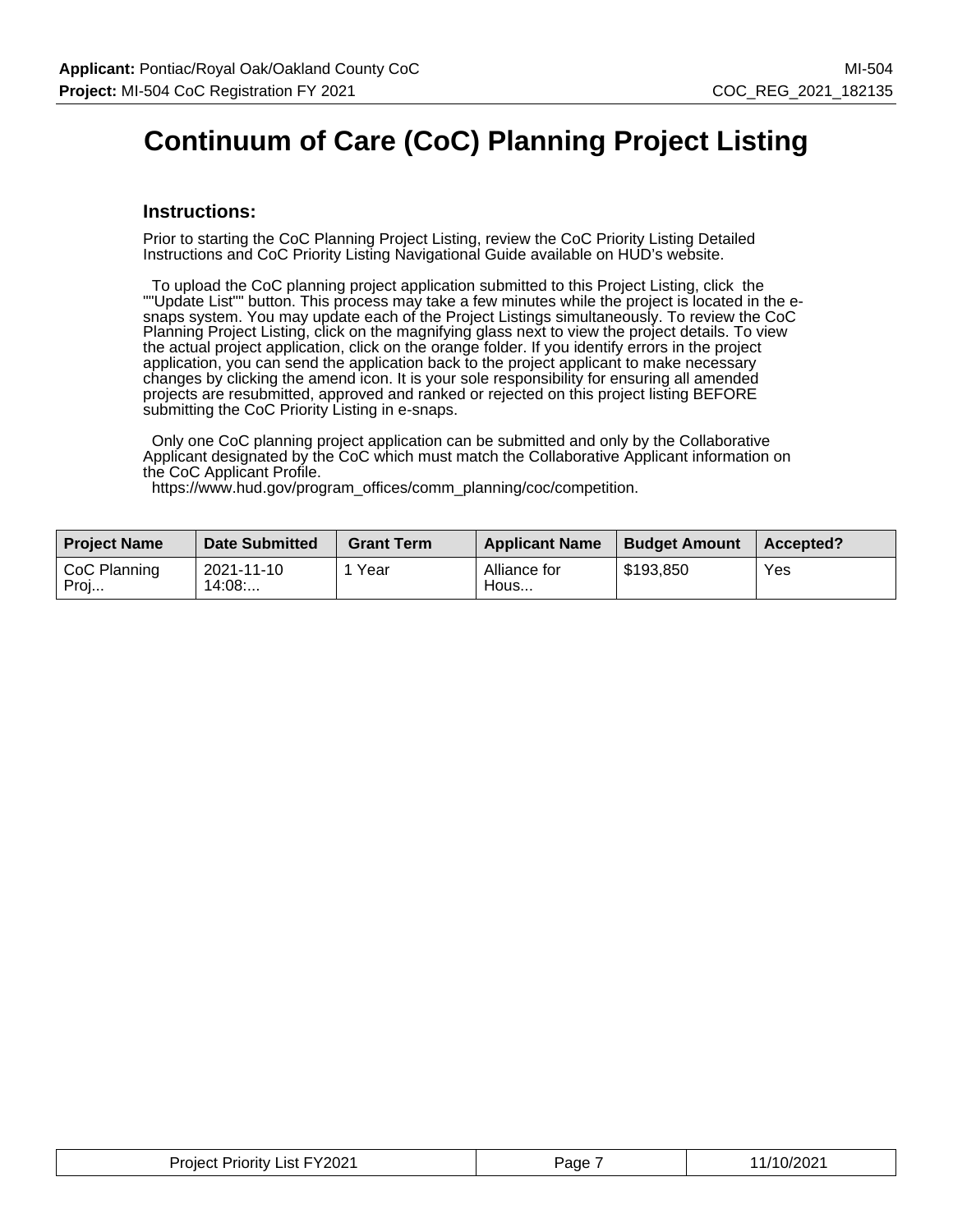### **Continuum of Care (CoC) YHDP Renewal Project Listing**

#### **Instructions:**

Prior to starting the YHDP Renewal Project Listing, review the CoC Priority Listing Detailed Instructions and CoC Priority Listing Navigational Guide available on HUD's website.

 To upload all YHDP renewal project applications submitted to this Project Listing, click the ""Update List"" button. This process may take a few minutes based upon the number of YHDP renewal and replacement projects submitted by project applicant(s) to your CoC in the e-snaps system. You may update each of the Project Listings simultaneously. To review a project on the YHDP Renewal Project Listing, click on the magnifying glass next to each project to view project details. To view the actual project application, click on the orange folder. If you identify errors in the project application(s), you can send the application back to the project applicant to make necessary changes by clicking the amend icon. It is your sole responsibility for ensuring all amended projects are resubmitted, approved and ranked or rejected on this project listing BEFORE submitting the CoC Priority Listing in e-snaps.

https://www.hud.gov/program\_offices/comm\_planning/coc/competition.

**The Collaborative Applicant certifies that there is a demonstrated need for all renewal permanent supportive housing and rapid rehousing projects listed on the Renewal Project Listing.**

**The Collaborative Applicant certifies all renewal permanent supportive housing and rapid rehousing projects listed on the Renewal Project Listing comply with program requirements and appropriate standards of quality and habitability.**

**The Collaborative Applicant does not have any renewal permanent supportive housing or rapid rehousing renewal projects.**

| <b>Project</b><br><b>Name</b> | Date<br><b>Submitted</b> | <b>Applicant</b><br><b>Name</b> | <b>Budget</b><br>Amount | Comp<br><b>Type</b> | Grant<br><b>Term</b> | Accepted | <b>PSH/RRH</b> | Consolida<br>tion Type |
|-------------------------------|--------------------------|---------------------------------|-------------------------|---------------------|----------------------|----------|----------------|------------------------|
| This list contains no items   |                          |                                 |                         |                     |                      |          |                |                        |

X

| EV2021<br>Pronr<br>.ıst<br>. JOIP"<br>ΠΟΠΙΝ<br>ິ∠∪∠∴ | 'age | ംഗാറെ :<br>. ., |
|------------------------------------------------------|------|-----------------|
|------------------------------------------------------|------|-----------------|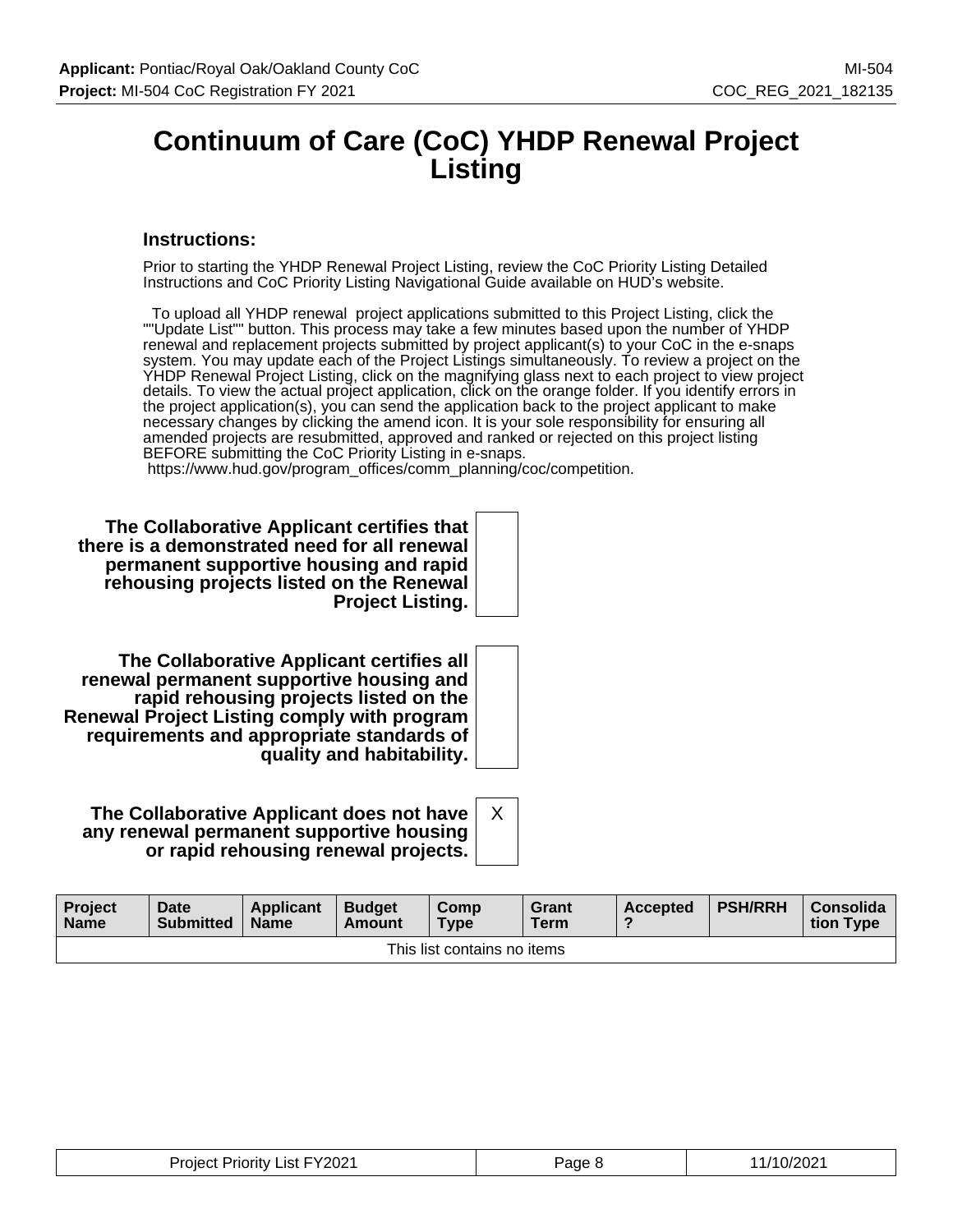### **Continuum of Care (CoC) YHDP Replacement Project Listing**

#### **Instructions:**

Prior to starting the YHDP Replacement Project Listing, review the CoC Priority Listing Detailed Instructions and CoC Priority Listing Navigational Guide available on HUD's website.

 To upload all YHDP replacement project applications submitted to this Project Listing, click the ""Update List"" button. This process may take a few minutes based upon the number of YHDP replacement projects submitted by project applicant(s) to your CoC in the e-snaps system. You may update each of the Project Listings simultaneously. To review a project on the YHDP Replacement Project Listing, click on the magnifying glass next to each project to view project details. To view the actual project application, click on the orange folder. If you identify errors in the project application(s), you can send the application back to the project applicant to make necessary changes by clicking the amend icon. It is your sole responsibility for ensuring all amended projects are resubmitted, approved and ranked or rejected on this project listing BEFORE submitting the CoC Priority Listing in e-snaps.

https://www.hud.gov/program\_offices/comm\_planning/coc/competition.

| <b>Project Name</b>         | Date<br><b>Submitted</b> | Applicant<br><b>Name</b> | <b>Budget</b><br>Amount | <b>Comp Type</b> | <b>Grant Term</b> | Accepted? |
|-----------------------------|--------------------------|--------------------------|-------------------------|------------------|-------------------|-----------|
| This list contains no items |                          |                          |                         |                  |                   |           |

| <b>Project Priority List FY2021</b> | Page | 10/2021<br>______ |
|-------------------------------------|------|-------------------|
|-------------------------------------|------|-------------------|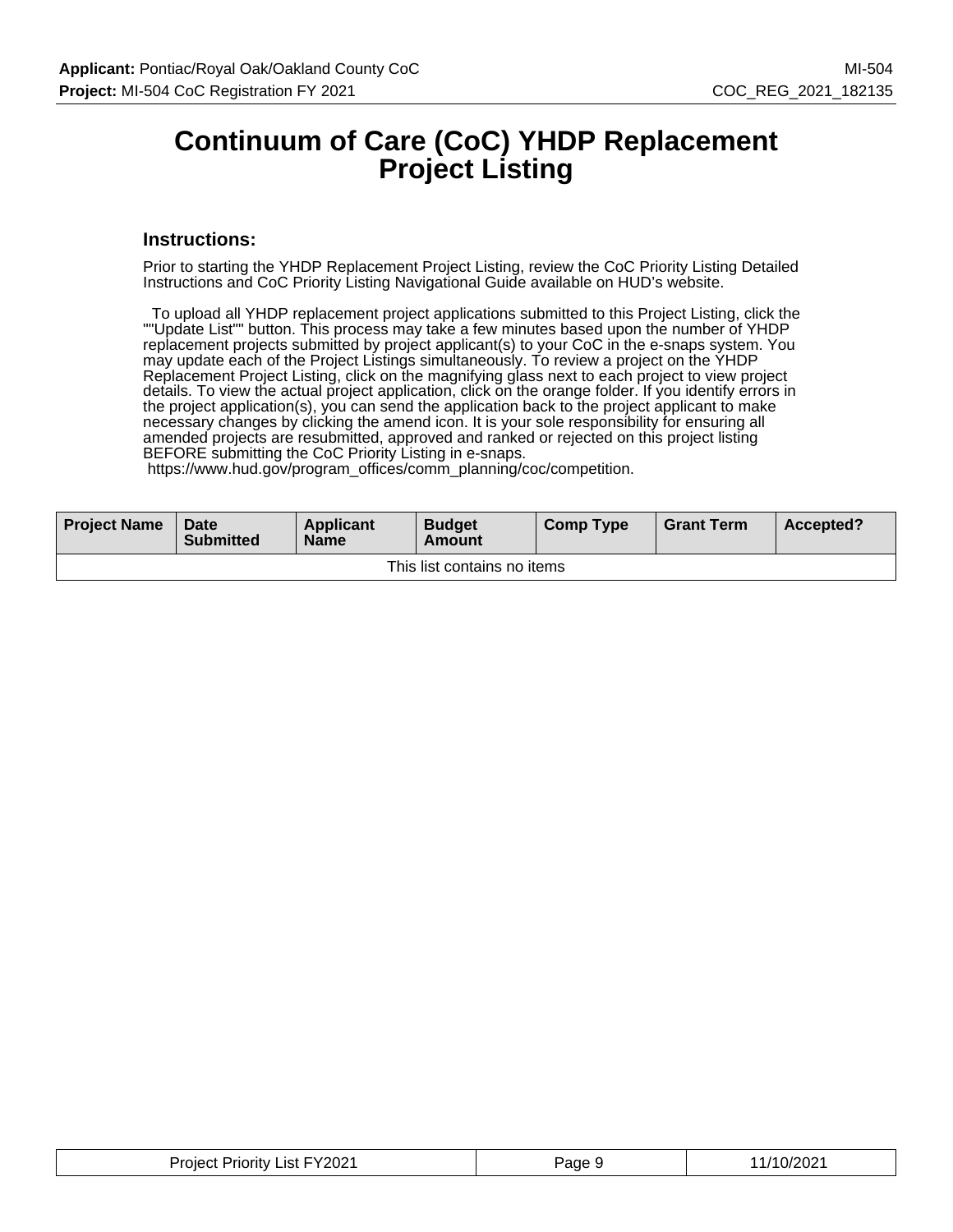# **Funding Summary**

#### **Instructions**

This page provides the total budget summaries for each of the project listings after the you approved, ranked (New and Renewal Project Listings only), or rejected project applications. You must review this page to ensure the totals for each of the categories is accurate. The "Total CoC Request" indicates the total funding request amount your CoC's Collaborative Applicant will submit to HUD for funding consideration. As stated previously, only 1 UFA Cost project application (for UFA designated Collaborative Applicants only) and only 1 CoC Planning project application can be submitted and only the Collaborative Applicant designated by the CoC is eligible to request these funds.

| <b>Title</b>               | <b>Total Amount</b> |
|----------------------------|---------------------|
| <b>Renewal Amount</b>      | \$6,461,650         |
| <b>New Amount</b>          | \$1,131,049         |
| <b>CoC Planning Amount</b> | \$193,850           |
| YHDP Amount                |                     |
| <b>Rejected Amount</b>     | \$0                 |
| <b>TOTAL CoC REQUEST</b>   | \$7,786,549         |

| <b>Project Priority List FY2021</b> | Page 10 | 11/10/2021 |
|-------------------------------------|---------|------------|
|-------------------------------------|---------|------------|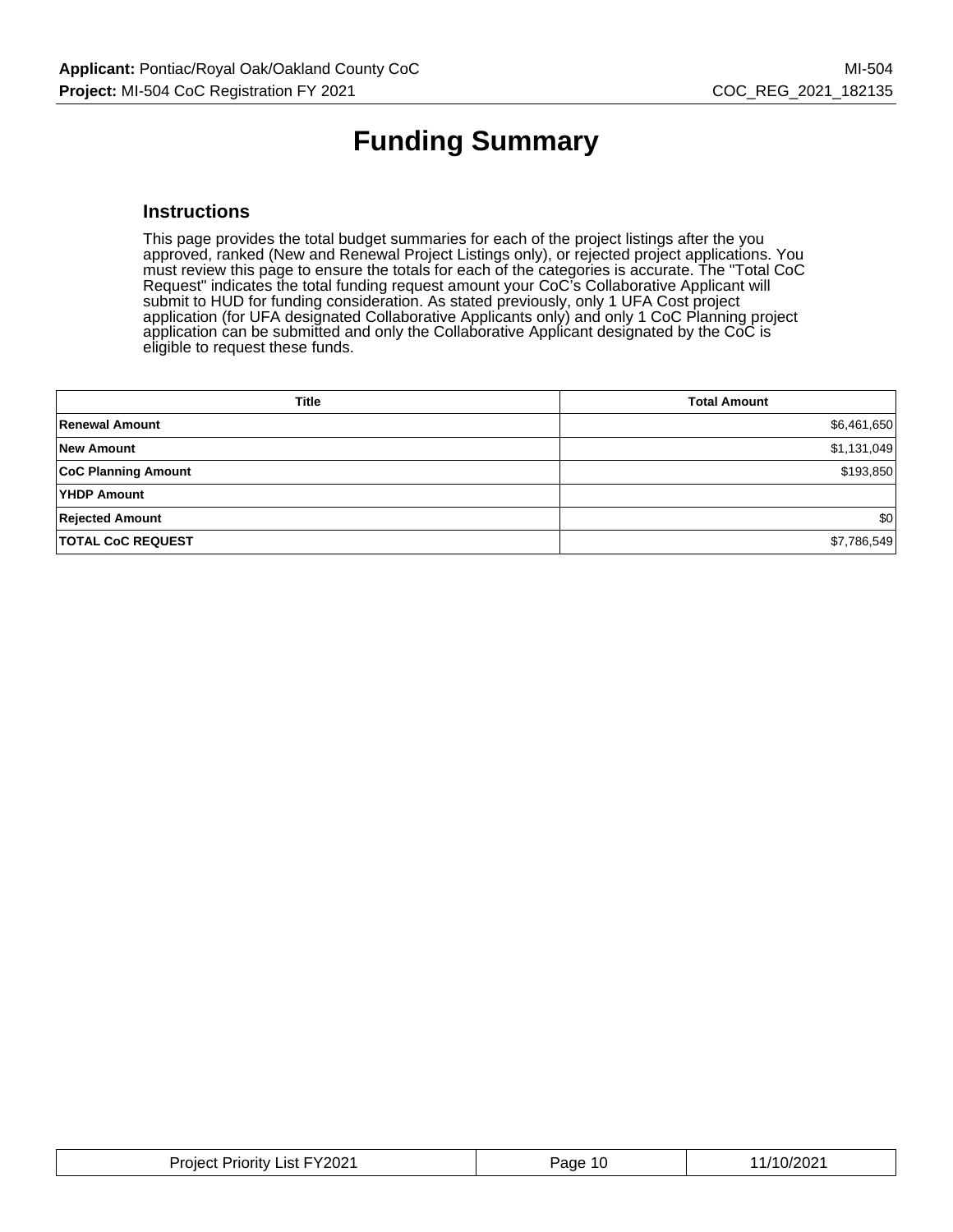L

# **Attachments**

| <b>Document Type</b>                                                      | <b>Required?</b> | <b>Document Description</b> | Date Attached |
|---------------------------------------------------------------------------|------------------|-----------------------------|---------------|
| Certification of Consistency with<br>the Consolidated Plan (HUD-<br>2991) | Yes              | Certificate of Co           | 10/25/2021    |
| FY 2021 Rank Tool (optional)                                              | No               |                             |               |
| Other                                                                     | No               |                             |               |
| Other                                                                     | No               |                             |               |

| FY2021<br>-ist l<br>'riority<br>∽r∩iect | Page | ے∪2/∪י |
|-----------------------------------------|------|--------|
|-----------------------------------------|------|--------|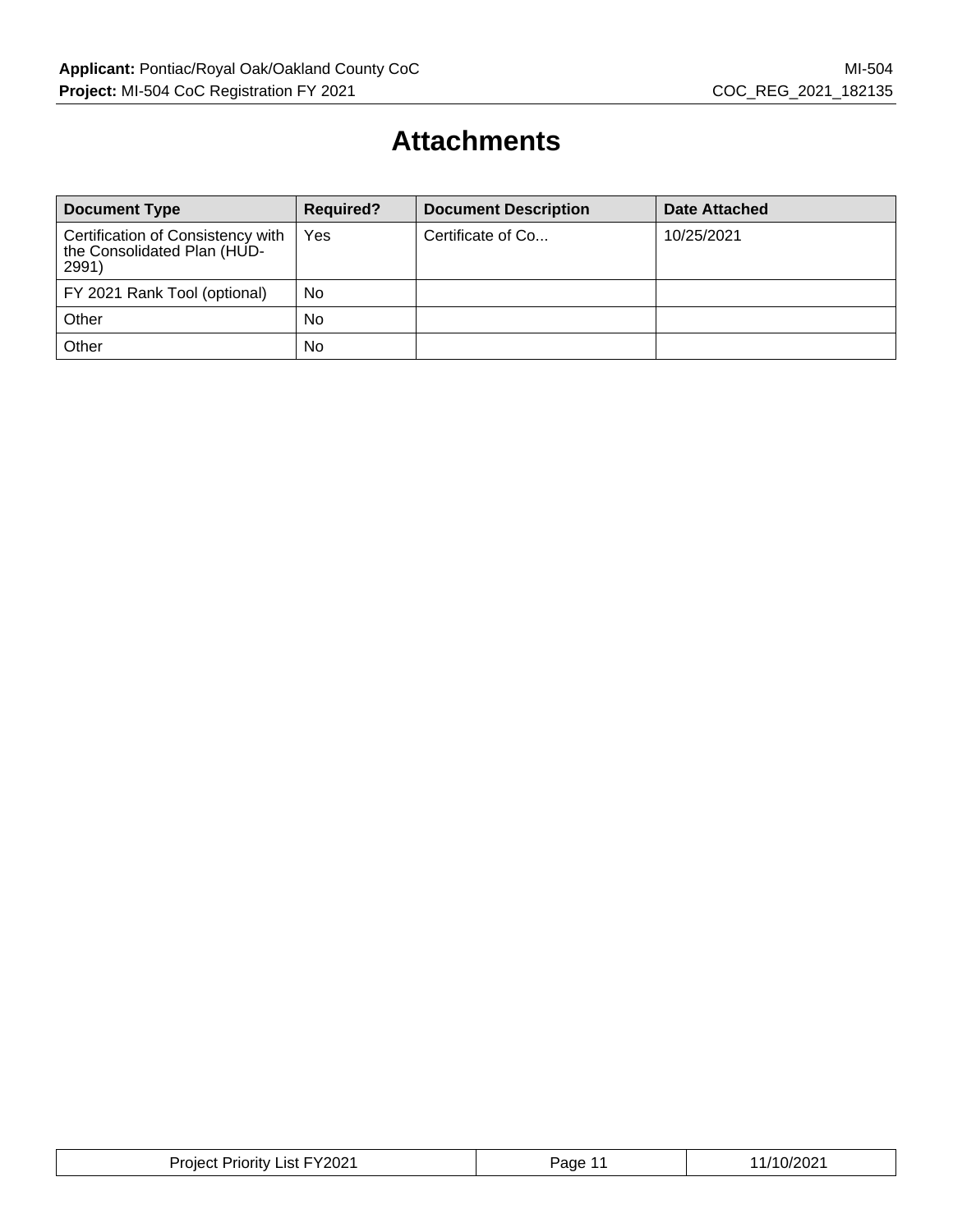# **Attachment Details**

**Document Description:** Certificate of Consistency with the Consolidated Plan

### **Attachment Details**

**Document Description:**

### **Attachment Details**

**Document Description:**

# **Attachment Details**

**Document Description:**

| FY2021<br>.ist<br>Project<br>'riority | ane?<br>. . | '''<br>.uz |
|---------------------------------------|-------------|------------|
|---------------------------------------|-------------|------------|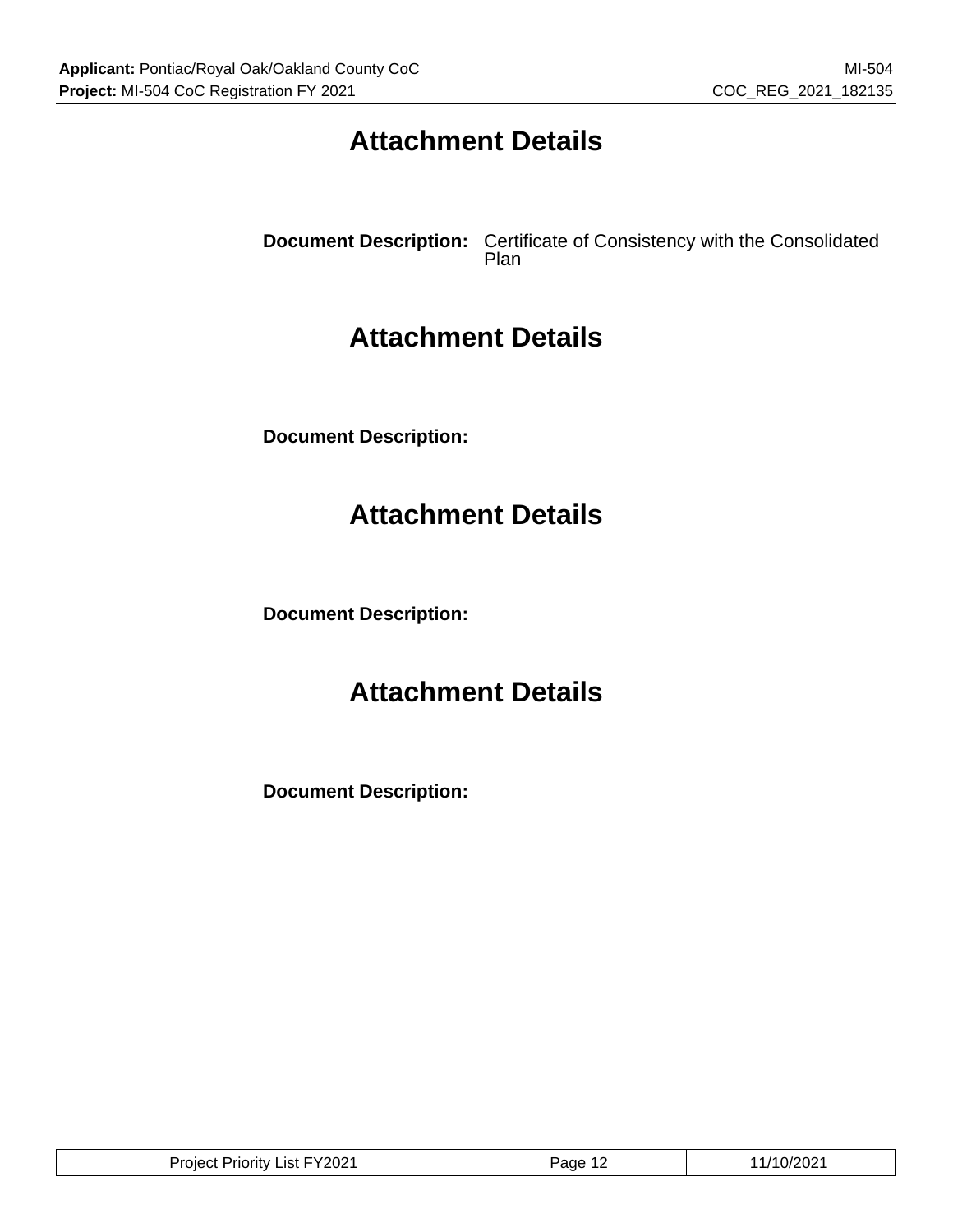### **Submission Summary**

**WARNING: The FY2021 CoC Consolidated Application requires 2 submissions. Both this Project Priority Listing AND the CoC Consolidated Application MUST be submitted.**

#### **WARNING: The FY2021 CoC Consolidated Application requires 2 submissions. Both this Project Priority Listing AND the CoC Consolidated Application MUST be submitted.**

| Page                               | <b>Last Updated</b> |
|------------------------------------|---------------------|
|                                    |                     |
| <b>Before Starting</b>             | No Input Required   |
| <b>1A. Identification</b>          | 10/07/2021          |
| 2. Reallocation                    | 11/04/2021          |
| <b>5A. CoC New Project Listing</b> | 11/04/2021          |
| 5B. CoC Renewal Project Listing    | 11/04/2021          |
| 5D. CoC Planning Project Listing   | 11/10/2021          |
| <b>5E. YHDP Renewal</b>            | No Input Required   |
| 5F. YHDP Replace                   | No Input Required   |
| <b>Funding Summary</b>             | No Input Required   |
| <b>Attachments</b>                 | 10/25/2021          |
| <b>Submission Summary</b>          | No Input Required   |

| <b>Project Priority List FY2021</b> | Page 1 <sup>-</sup> | 11/10/2021 |
|-------------------------------------|---------------------|------------|
|-------------------------------------|---------------------|------------|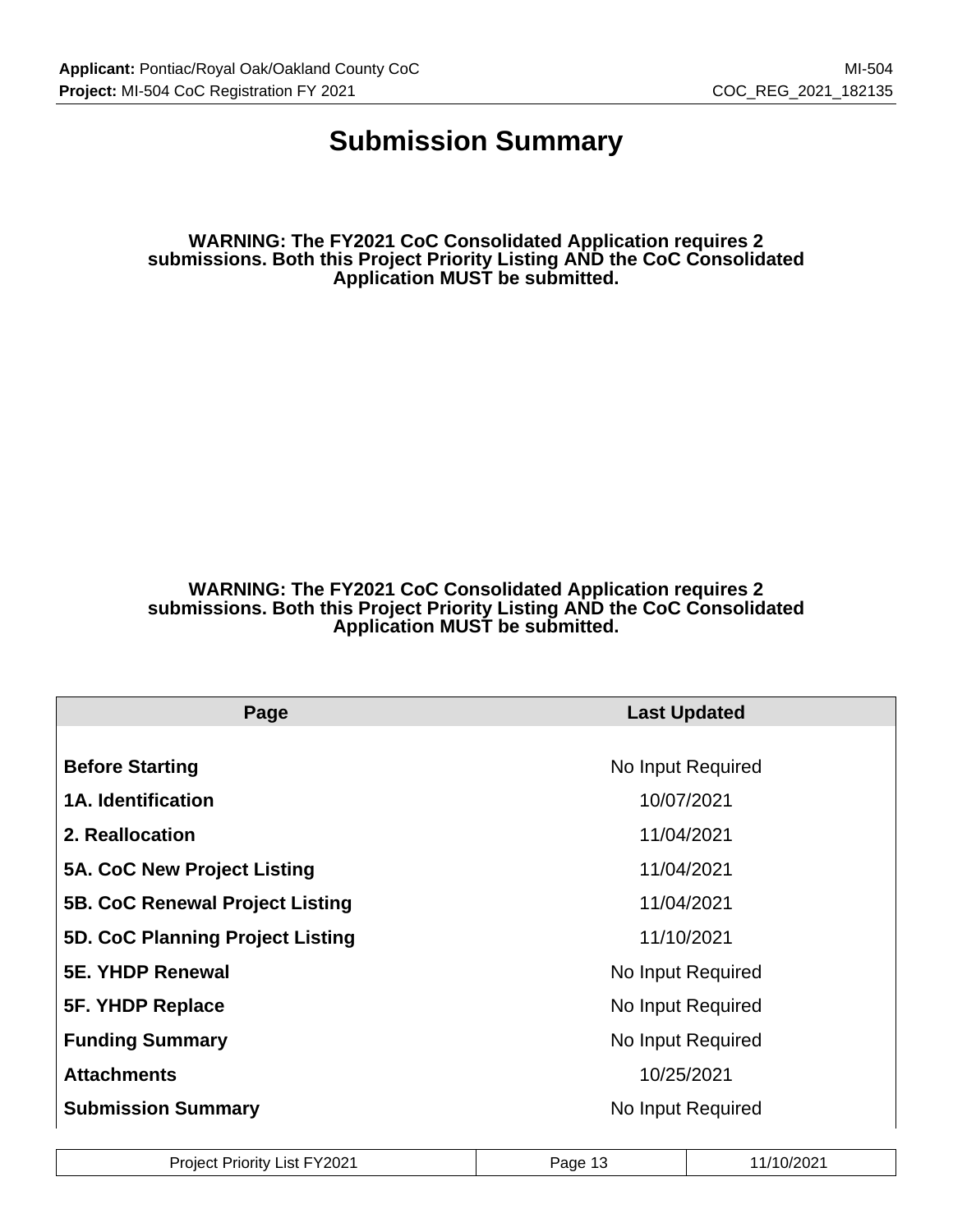$\mathbb{L}$ 

| Y2021:<br>Proiec<br>_ıst ′<br>'riority : | age | ,,<br>. |
|------------------------------------------|-----|---------|
|------------------------------------------|-----|---------|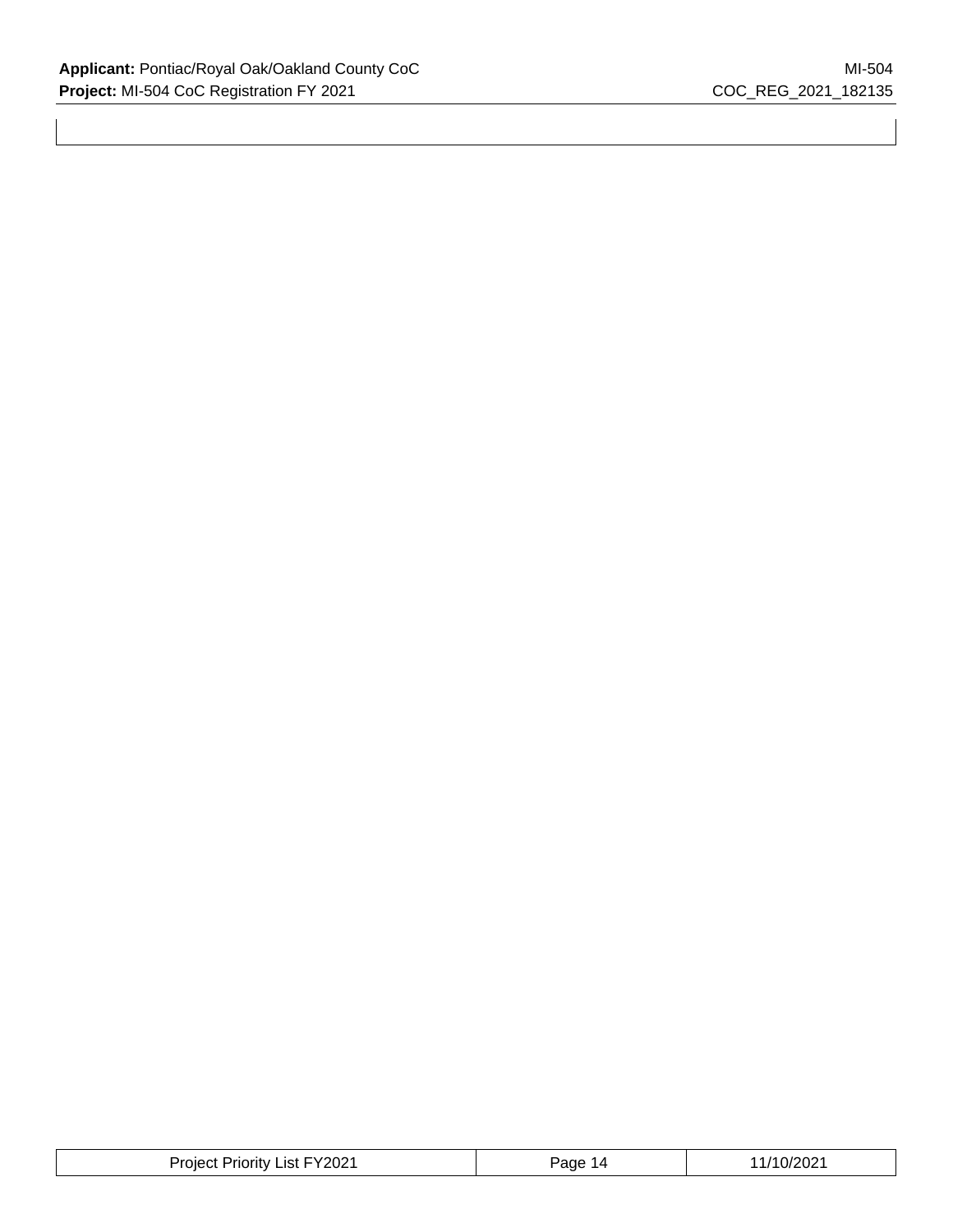**and Urban Development Certification of Consistency Plan with the Consolidated Plan for the Continuum of Care Program Competition** 

 I certify the proposed activities included in the Continuum of Care (CoC) project application(s) is consistent with the jurisdiction's currently approved Consolidated Plan.

| <b>Applicant Name:</b>   | <b>Alliance for Housing</b>                                               |
|--------------------------|---------------------------------------------------------------------------|
| Project Name:            | Continuum of Care Consolidated Application FY2021                         |
| Location of the Project: | Oakland County Scattered Site - please refer to attachments for specifics |

| Name of<br>Certifying Jurisdiction:              | <b>Farmington Hills</b> |
|--------------------------------------------------|-------------------------|
| Certifying Official<br>of the Jurisdiction Name: | Gary Mekjian            |
| <b>City Manager</b><br>Title:                    |                         |
|                                                  |                         |
| Date:                                            |                         |

 **Public reporting burden** for this collection of information is estimated to average 3.0 hours per response, including the time for reviewing instructions, completing the form, attaching a list of projects if submitting one form per jurisdiction, obtaining local jurisdiction's signature, and uploading to the electronic e-snaps CoC Consolidated Application. This agency may not conduct or sponsor, and a person is not required to respond to, a collection information unless that collection displays a valid OMB control number.

 **Privacy Act Statement**. This form does not collect SSN information. The Department of Housing and Urban Development (HUD) is authorized to collect all the information required by this form under 24 CFR part 91, 24 CFR Part 578, and is authorized by the McKinney-Vento Act, as amended by S. 896 The Homeless Emergency Assistance and Rapid Transition to Housing (HEARTH) Act of 2009 (42 U.S.C. 11371 et seq.).

 HUD considers the completion of this form, including the local jurisdiction(s) authorizing official's signature, as confirmation the project application(s) proposed activities submitted to HUD in the CoC Program Competition are consistent with the jurisdiction's Consolidated Plan and, if the project applicant is a state or unit of local government, that the jurisdiction is following its Consolidated Plan per the requirement of 24 CFR part 91. Failure to either submit one form per project or one form with a listing of project information for each field (i.e., name of applicant, name of project, location of project) will result in a technical deficiency notification that must be corrected within the number of days designated by HUD, and further failure to provide missing or incomplete information will result in project application removal from the review process and rejection in the competitive process.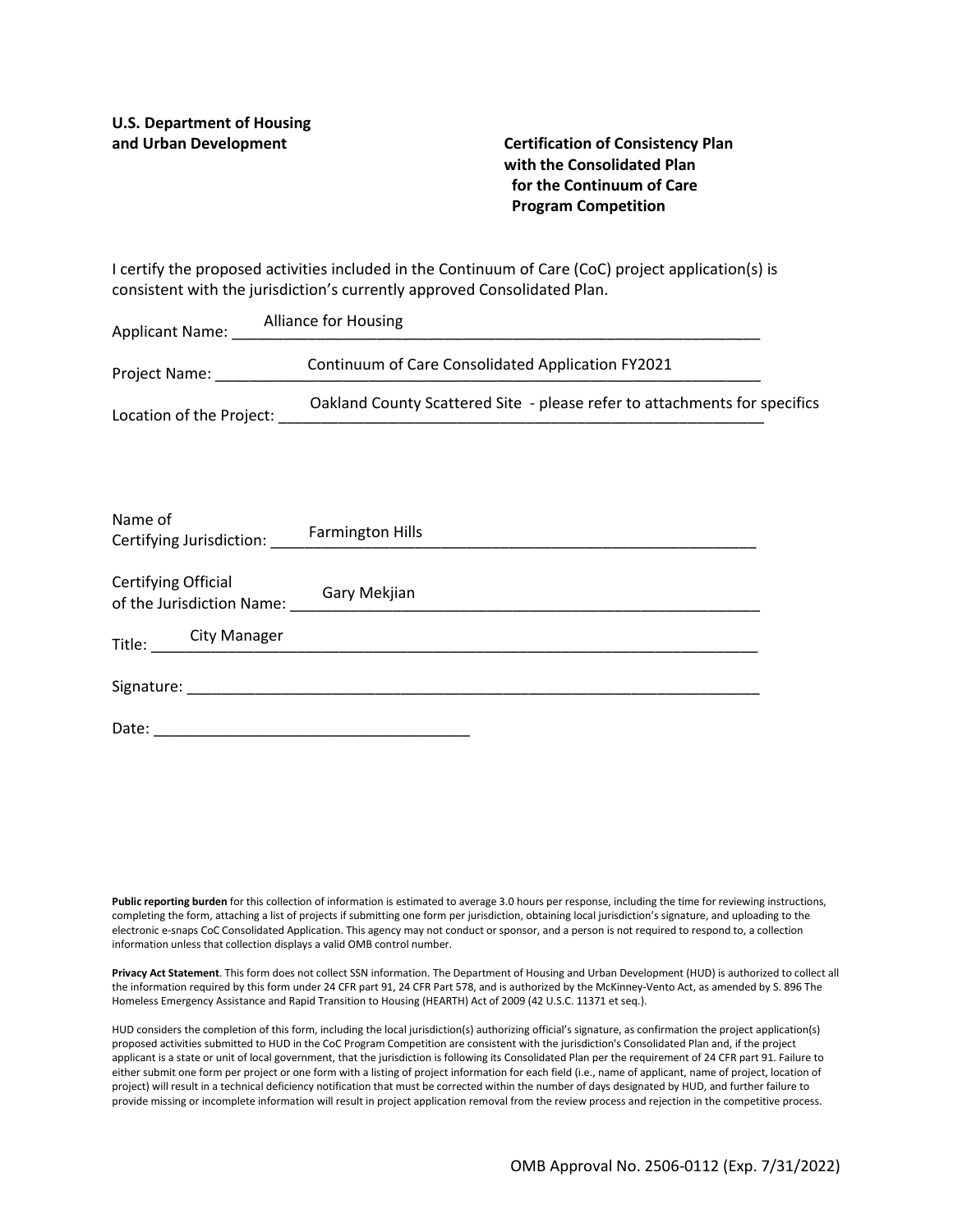### **Instructions for completing the HUD-2991, Certification of Consistency with the Consolidated Plan**

 The following information must be completed by the Continuum of Care's designated Collaborative Applicant. If the CoC has multiple projects, it may complete a single HUD-2991 for the jurisdiction provided the Collaborative Applicant includes a list of all projects with applicant names, project names, and locations that will be submitted to HUD with the form when forwarding to the jurisdiction for signature. If there are multiple jurisdictions located within a CoC's geographic area, it must obtain a signed HUD-2991 for each jurisdiction where projects are located.

Completed by the CoC's Collaborative Applicant:

*Applicant Name.* Enter the name of the project applicant's organization.

 *Project Name.* Enter the name of the project application that will be submitted to HUD in the Continuum of Care Program Competition.

 *Location of the Project.* Enter the physical address of the project; however, if the project is designated as a domestic violence project, enter a P.O. Box or address of the main administrative office provided it is not the same address as the project.

 *Name of Certifying Jurisdiction.* Enter the name of jurisdiction that will review the project information and certify consistency with the Consolidated Plan (e.g., City of…, County, State).

Must be completed by the certifying jurisdiction.

 **Certifying Official of the Jurisdiction.** Enter the name of the official who will sign the form.

**Title.** Enter the official title of the certifying official (e.g., mayor, county judge, state official).

**Signature.** The certifying official is to sign the form.

**Date.** Enter the date the certifying official signs the form.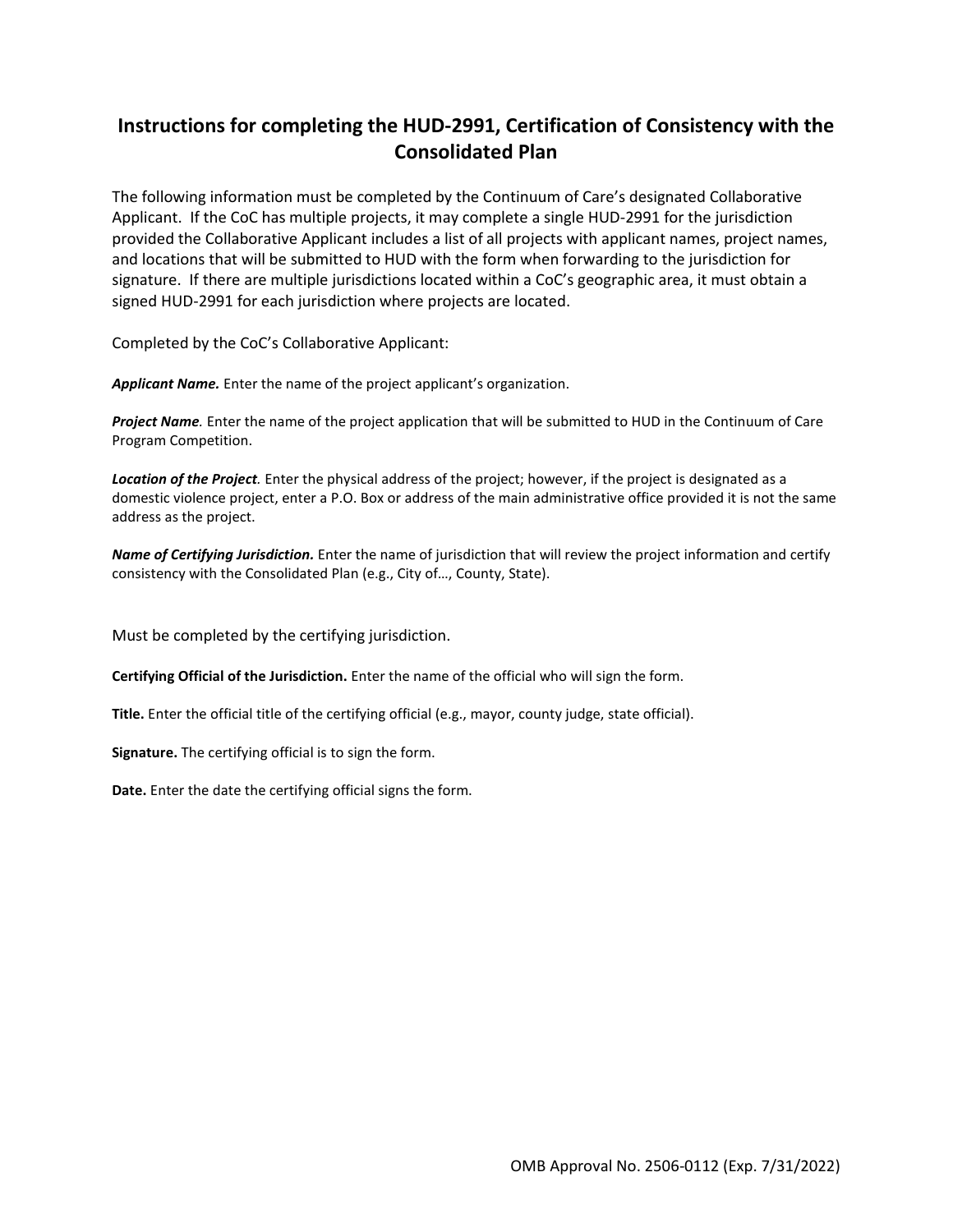**Certification of Consistency Plan** with the Consolidated Plan for the Continuum of Care **Program Competition** 

I certify the proposed activities included in the Continuum of Care (CoC) project application(s) is consistent with the jurisdiction's currently approved Consolidated Plan.

| <b>Applicant Name:</b>   | Alliance for Housing                                                           |  |
|--------------------------|--------------------------------------------------------------------------------|--|
| Project Name:            | Continuum of Care Consolidated Application FY2021                              |  |
| Location of the Project: | Oakland County Scattered sites - please refer to the attachments for specifics |  |

| Name of<br>Certifying Jurisdiction:              | Oakland County                         |
|--------------------------------------------------|----------------------------------------|
| Certifying Official<br>of the Jurisdiction Name: | <b>Shane Bies</b>                      |
| Title: $\angle$                                  | anager Neighborhood & Hersing Nerelop. |
| Signature:                                       |                                        |
| Date:                                            |                                        |

Public reporting burden for this collection of information is estimated to average 3.0 hours per response, including the time for reviewing instructions, completing the form, attaching a list of projects if submitting one form per jurisdiction, obtaining local jurisdiction's signature, and uploading to the electronic e-snaps CoC Consolidated Application. This agency may not conduct or sponsor, and a person is not required to respond to, a collection information unless that collection displays a valid OMB control number.

Privacy Act Statement. This form does not collect SSN information. The Department of Housing and Urban Development (HUD) is authorized to collect all the information required by this form under 24 CFR part 91, 24 CFR Part 578, and is authorized by the McKinney-Vento Act, as amended by S. 896 The Homeless Emergency Assistance and Rapid Transition to Housing (HEARTH) Act of 2009 (42 U.S.C. 11371 et seq.).

HUD considers the completion of this form, including the local jurisdiction(s) authorizing official's signature, as confirmation the project application(s) proposed activities submitted to HUD in the CoC Program Competition are consistent with the jurisdiction's Consolidated Plan and, if the project applicant is a state or unit of local government, that the jurisdiction is following its Consolidated Plan per the requirement of 24 CFR part 91. Failure to either submit one form per project or one form with a listing of project information for each field (i.e., name of applicant, name of project, location of project) will result in a technical deficiency notification that must be corrected within the number of days designated by HUD, and further failure to provide missing or incomplete information will result in project application removal from the review process and rejection in the competitive process.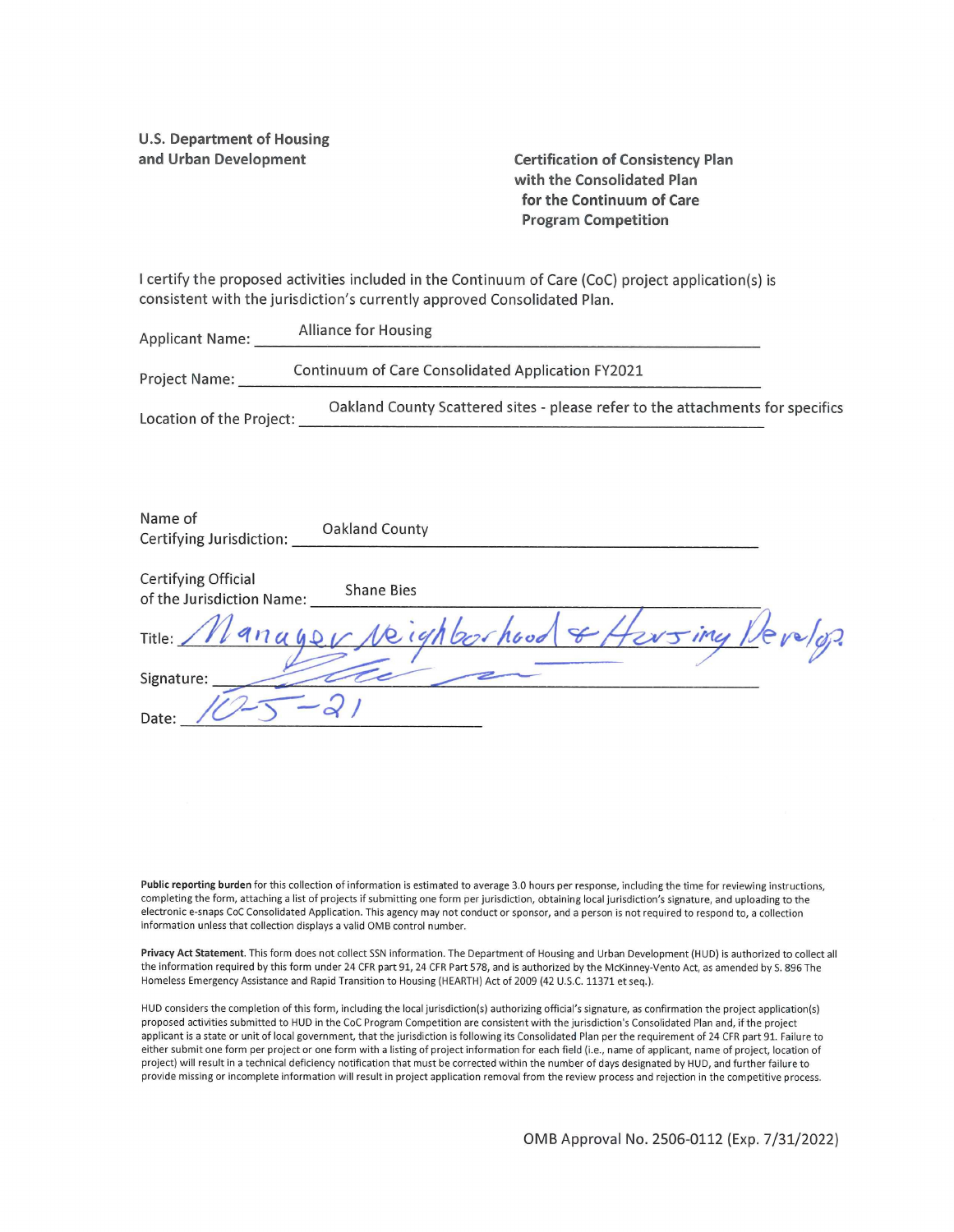### Instructions for completing the HUD-2991, Certification of Consistency with the **Consolidated Plan**

The following information must be completed by the Continuum of Care's designated Collaborative Applicant. If the CoC has multiple projects, it may complete a single HUD-2991 for the jurisdiction provided the Collaborative Applicant includes a list of all projects with applicant names, project names, and locations that will be submitted to HUD with the form when forwarding to the jurisdiction for signature. If there are multiple jurisdictions located within a CoC's geographic area, it must obtain a signed HUD-2991 for each jurisdiction where projects are located.

Completed by the CoC's Collaborative Applicant:

Applicant Name. Enter the name of the project applicant's organization.

Project Name. Enter the name of the project application that will be submitted to HUD in the Continuum of Care Program Competition.

Location of the Project. Enter the physical address of the project; however, if the project is designated as a domestic violence project, enter a P.O. Box or address of the main administrative office provided it is not the same address as the project.

Name of Certifying Jurisdiction. Enter the name of jurisdiction that will review the project information and certify consistency with the Consolidated Plan (e.g., City of..., County, State).

Must be completed by the certifying jurisdiction.

Certifying Official of the Jurisdiction. Enter the name of the official who will sign the form.

Title. Enter the official title of the certifying official (e.g., mayor, county judge, state official).

Signature. The certifying official is to sign the form.

Date. Enter the date the certifying official signs the form.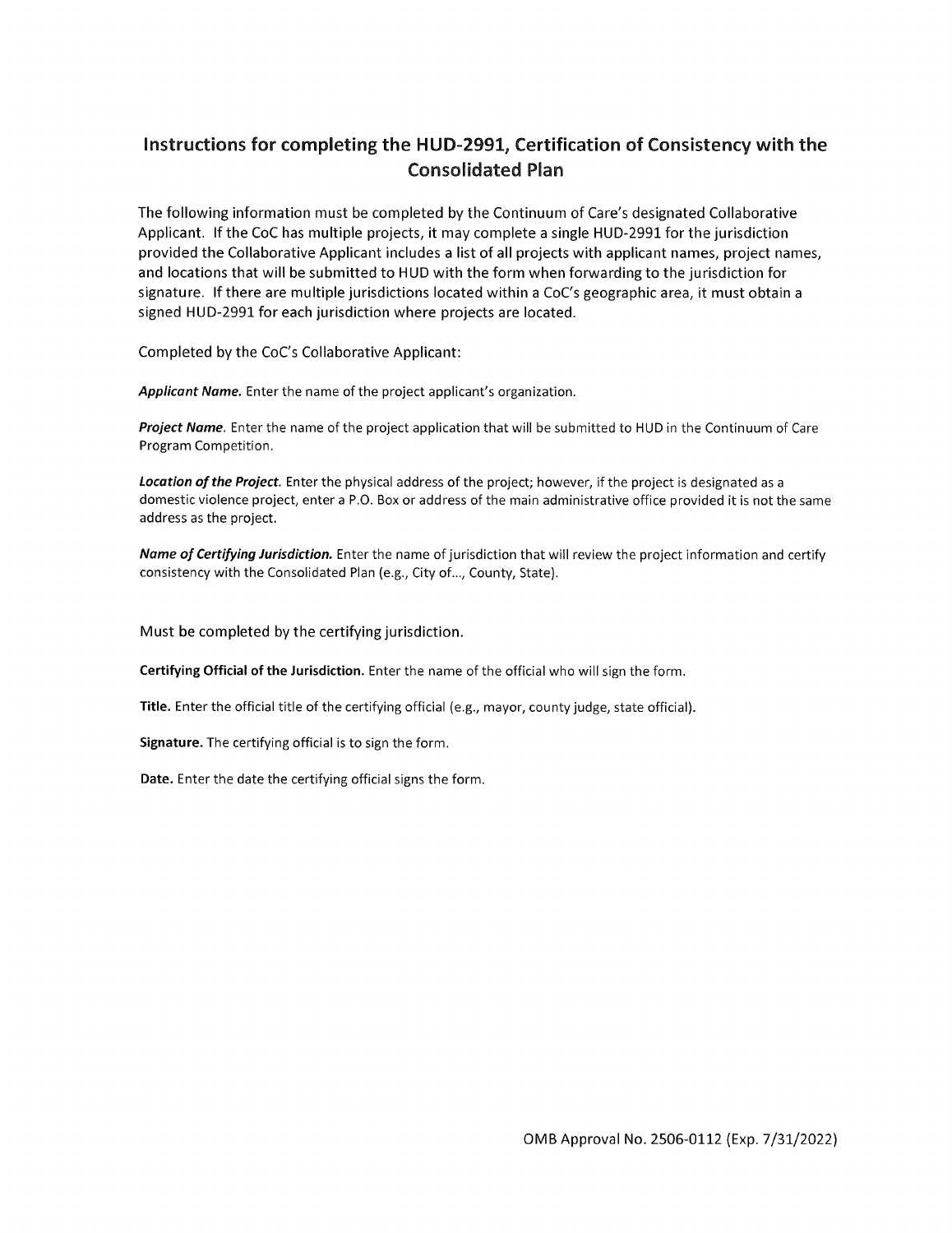**Certification of Consistency Plan** with the Consolidated Plan for the Continuum of Care **Program Competition** 

I certify the proposed activities included in the Continuum of Care (CoC) project application(s) is consistent with the jurisdiction's currently approved Consolidated Plan.

| <b>Applicant Name:</b>   | <b>Alliance for Housing</b>                                               |
|--------------------------|---------------------------------------------------------------------------|
| Project Name:            | Continuum of Care Consolidated Application FY2021                         |
| Location of the Project: | Oakland County Scattered Site - please refer to attachments for specifics |

| Name of<br>Certifying Jurisdiction:              | City of Royal Oak, Michigan |
|--------------------------------------------------|-----------------------------|
| Certifying Official<br>of the Jurisdiction Name: | <b>Michael Fournier</b>     |
| Mayor<br>Title:                                  |                             |
| Signature:                                       |                             |
| [0, 11, 202]<br>Date:                            |                             |

Public reporting burden for this collection of information is estimated to average 3.0 hours per response, including the time for reviewing instructions, completing the form, attaching a list of projects if submitting one form per jurisdiction, obtaining local jurisdiction's signature, and uploading to the electronic e-snaps CoC Consolidated Application. This agency may not conduct or sponsor, and a person is not required to respond to, a collection information unless that collection displays a valid OMB control number.

Privacy Act Statement. This form does not collect SSN information. The Department of Housing and Urban Development (HUD) is authorized to collect all the information required by this form under 24 CFR part 91, 24 CFR Part 578, and is authorized by the McKinney-Vento Act, as amended by S. 896 The Homeless Emergency Assistance and Rapid Transition to Housing (HEARTH) Act of 2009 (42 U.S.C. 11371 et seq.).

HUD considers the completion of this form, including the local jurisdiction(s) authorizing official's signature, as confirmation the project application(s) proposed activities submitted to HUD in the CoC Program Competition are consistent with the jurisdiction's Consolidated Plan and, if the project applicant is a state or unit of local government, that the jurisdiction is following its Consolidated Plan per the requirement of 24 CFR part 91. Failure to either submit one form per project or one form with a listing of project information for each field (i.e., name of applicant, name of project, location of project) will result in a technical deficiency notification that must be corrected within the number of days designated by HUD, and further failure to provide missing or incomplete information will result in project application removal from the review process and rejection in the competitive process.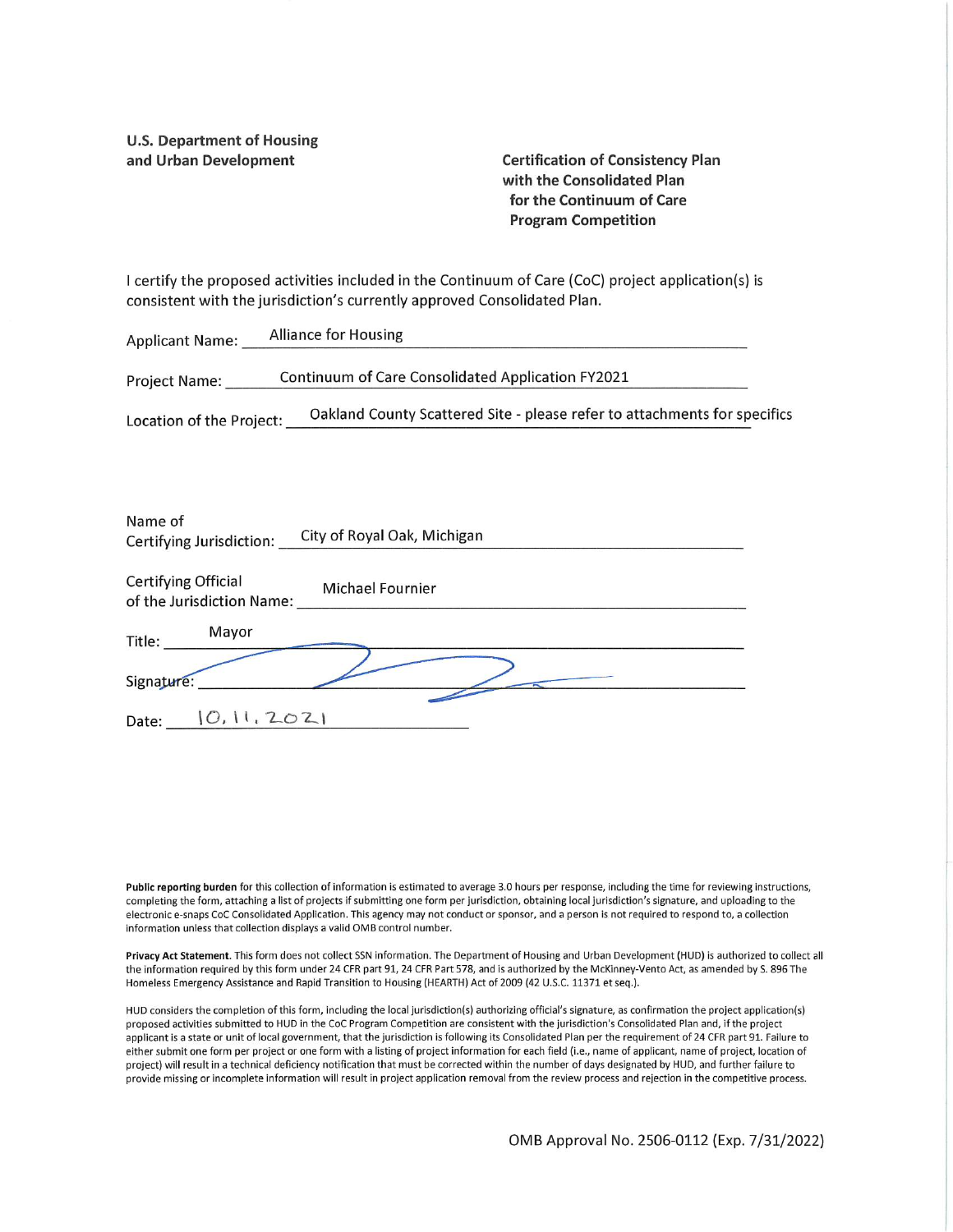**Certification of Consistency Plan** with the Consolidated Plan for the Continuum of Care **Program Competition** 

I certify the proposed activities included in the Continuum of Care (CoC) project application(s) is consistent with the jurisdiction's currently approved Consolidated Plan.

| <b>Applicant Name:</b> | Alliance for Housing                              |
|------------------------|---------------------------------------------------|
| <b>Project Name:</b>   | Continuum of Care Consolidated Application FY2021 |
|                        |                                                   |

Oakland County Scattered sites - please refer to the attachments for specifics Location of the Project:

Name of City of Southfield Certifying Jurisdiction:

**Certifying Official** Frederick E. Zorn of the Jurisdiction Name:

| Title: | City Administrator  |  |  |
|--------|---------------------|--|--|
|        | Signature: Tredeway |  |  |
| Date:  | 10.06.3021          |  |  |

Public reporting burden for this collection of Information is estimated to average 3.0 hours per response, including the time for reviewing instructions, completing the form, attaching a list of projects if submitting one form per jurisdiction, obtaining local jurisdiction's signature, and uploading to the electronic e-snaps CoC Consolidated Application. This agency may not conduct or sponsor, and a person is not required to respond to, a collection information unless that collection displays a valid OMB control number.

Privacy Act Statement. This form does not collect SSN information. The Department of Housing and Urban Development (HUD) is authorized to collect all the information required by this form under 24 CFR part 91, 24 CFR Part 578, and is authorized by the McKinney-Vento Act, as amended by S. 896 The Homeless Emergency Assistance and Rapid Transition to Housing (HEARTH) Act of 2009 (42 U.S.C. 11371 et seq.).

HUD considers the completion of this form, including the local jurisdiction(s) authorizing official's signature, as confirmation the project application(s) proposed activities submitted to HUD In the CoC Program Competition are consistent with the jurisdiction's Consolidated Plan and, if the project applicant Is a state or unit of local government, that the jurisdiction is following its Consolidated Plan per the requirement of 24 CFR part 91. Failure to either submit one form per project or one form with a listing of project information for each field (I.e., name of applicant, name of project, location of project) will result in a technical deficiency notification that must be corrected within the number of days designated by HUD, and further failure to provide missing or incomplete information will result in project application removal from the review process and rejection in the competitive process.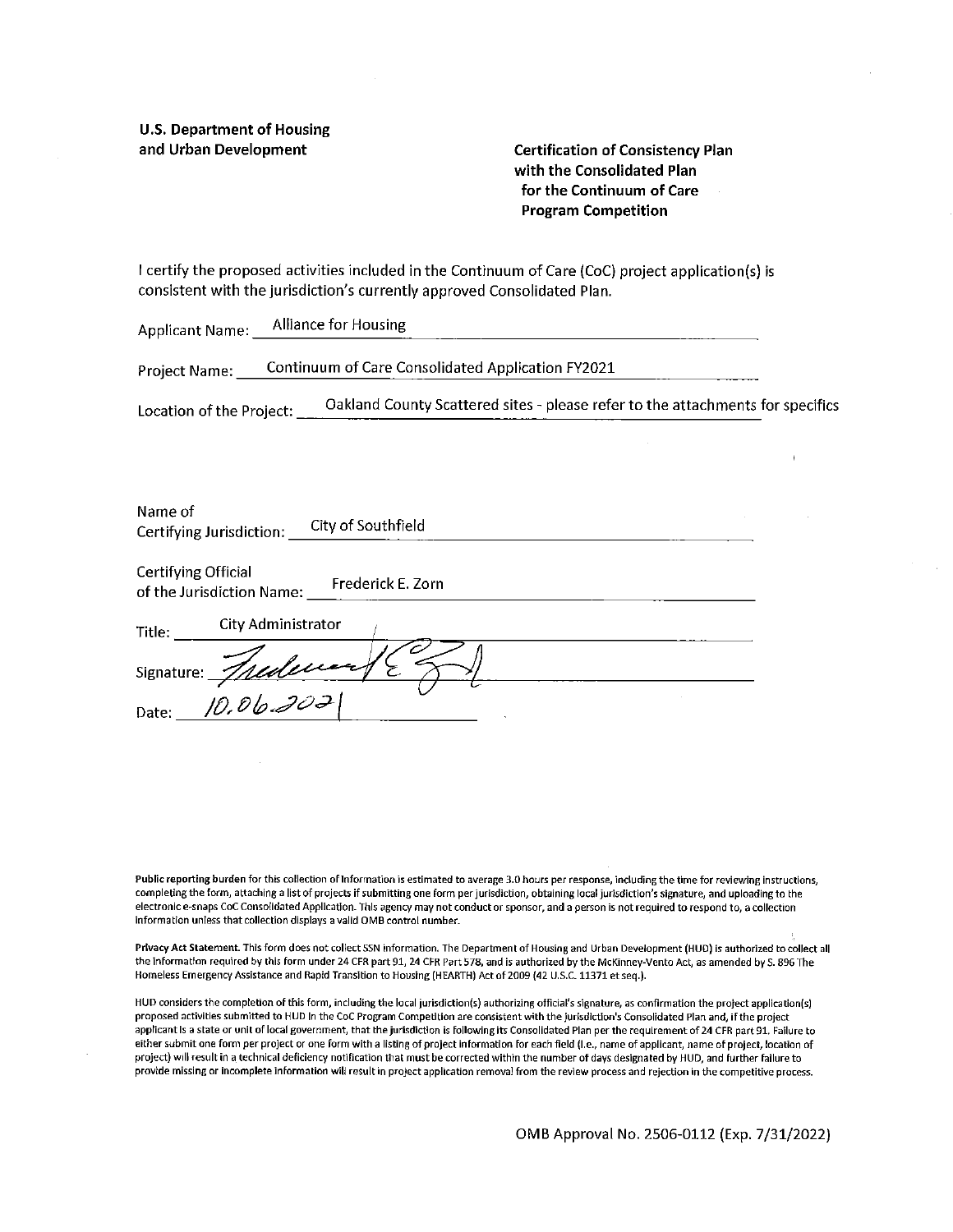**Certification of Consistency Plan** with the Consolidated Plan for the Continuum of Care **Program Competition** 

I certify the proposed activities included in the Continuum of Care (CoC) project application(s) is consistent with the jurisdiction's currently approved Consolidated Plan.

| <b>Applicant Name:</b>              | <b>Alliance for Housing</b>                                                    |  |  |
|-------------------------------------|--------------------------------------------------------------------------------|--|--|
| Project Name:                       | Continuum of Care Consolidated Application FY2021                              |  |  |
| Location of the Project:            | Oakland County Scattered sites - please refer to the attachments for specifics |  |  |
| Name of<br>Certifving Jurisdiction: | <b>Charter Township of Waterford</b>                                           |  |  |

**Certifving Official Robert Merinsky** of the Jurisdiction Name:

**Development of Services Director** Title<sup>.</sup>

| HUC.                                                          |                                                                                                                                                                                                                                |
|---------------------------------------------------------------|--------------------------------------------------------------------------------------------------------------------------------------------------------------------------------------------------------------------------------|
| Signature:                                                    | and the contract of the contract of the contract of the contract of the contract of the contract of the contract of the contract of the contract of the contract of the contract of the contract of the contract of the contra |
| <b>STARTING</b><br>Date:<br><del>li van veranna a van u</del> |                                                                                                                                                                                                                                |

Public reporting burden for this collection of information is estimated to average 3.0 hours per response, including the time for reviewing instructions, completing the form, attaching a list of projects if submitting one form per jurisdiction, obtaining local jurisdiction's signature, and uploading to the electronic e-snaps CoC Consolidated Application. This agency may not conduct or sponsor, and a person is not required to respond to, a collection information unless that collection displays a valid OMB control number.

Privacy Act Statement. This form does not collect SSN information. The Department of Housing and Urban Development (HUD) is authorized to collect all the information required by this form under 24 CFR part 91, 24 CFR Part 578, and is authorized by the McKinney-Vento Act, as amended by S. 896 The Homeless Emergency Assistance and Rapid Transition to Housing (HEARTH) Act of 2009 (42 U.S.C. 11371 et seq.).

HUD considers the completion of this form, including the local jurisdiction(s) authorizing official's signature, as confirmation the project application(s) proposed activities submitted to HUD in the CoC Program Competition are consistent with the jurisdiction's Consolidated Plan and, if the project applicant is a state or unit of local government, that the jurisdiction is following its Consolidated Plan per the requirement of 24 CFR part 91. Failure to either submit one form per project or one form with a listing of project information for each field (i.e., name of applicant, name of project, location of project) will result in a technical deficiency notification that must be corrected within the number of days designated by HUD, and further failure to provide missing or incomplete information will result in project application removal from the review process and rejection in the competitive process.